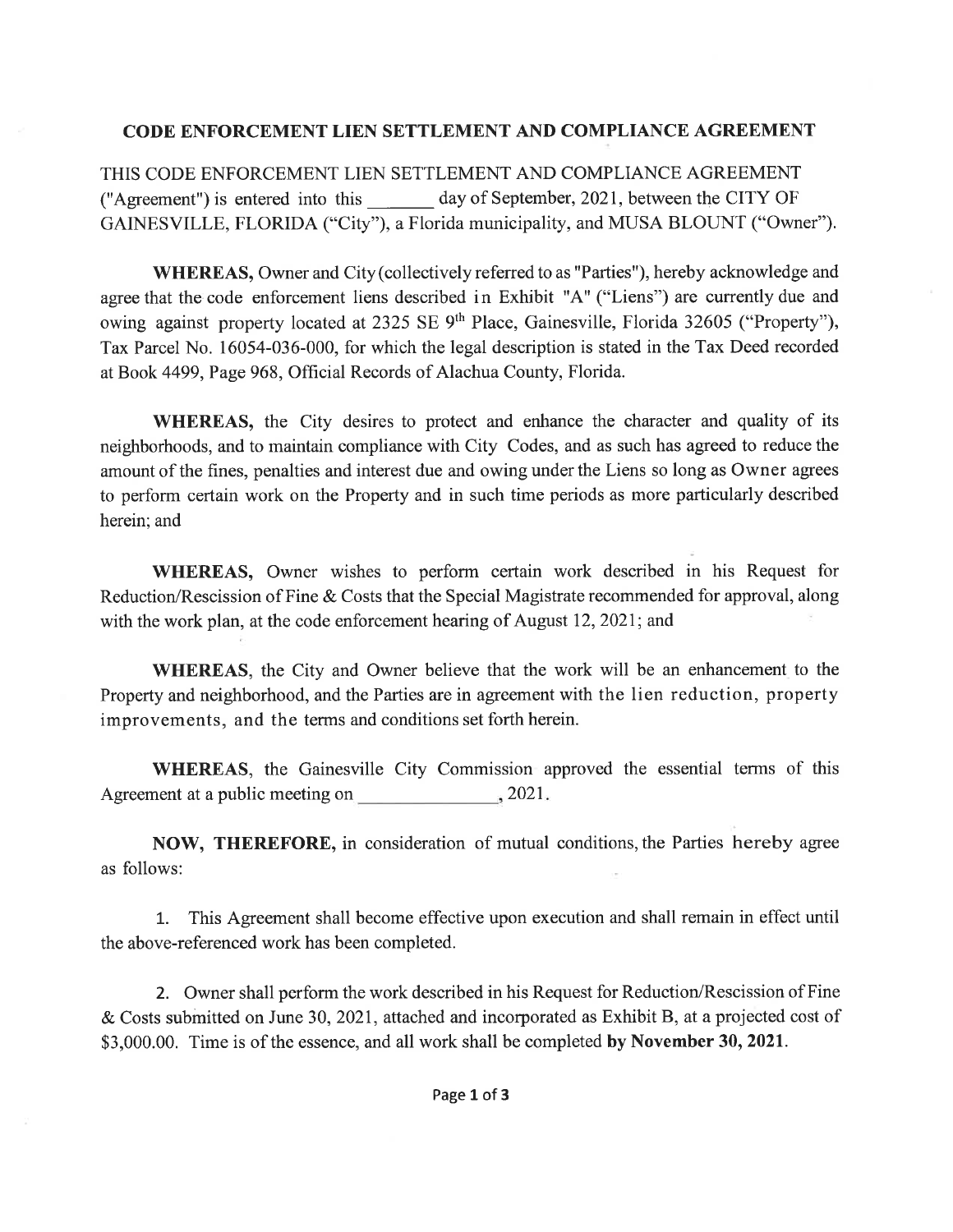3. Owner shall keep the Property free from code violations for the term of this Agreement.

4. Owner shall pay One hundred and fifty Dollars (\$150.00) to the City for the reduce fines accrued. Such payment shall be made within thirty  $(30)$  days of execution of this Agreement.

5. Upon receipt of full payment in accordance with paragraph 4, above, all fines and Liens shall be rescinded and the City shall record a Satisfaction and/or Release of Lien in the official public records.

6. In the event that the Owner fails to perform any of their above obligations, the Owner shall owe the City liquidated damages of \$100/day for non-compliance for the first ninety (90) days after execution of the Agreement.

7. This Agreement shall run with the land through the term of the Agreement, and until all requirements and obligations have been fulfilled.

8. This Agreement shall be interpreted in accordance with the laws of the State of Florida, except for its conflict of laws provisions. In the event of any legal proceedings arising from or related to this Agreement, venue for such proceedings shall be in Alachua County, Florida.

9. The Owner will not assign or transfer any interest in this Agreement without prior written consent of the City.

L0. This Agreement does not create any relationship with, or any rights in favor of, any third party.

11. The failure of any party to exercise any right in this Agreement shall not be considered a waiver of such right.

12. The Parties may amend this Agreement only in writing signed by both parties hereto

13. This Agreement shall not be construed more strictly against one party than the other merely by virtue of having been prepared by one of the Parties. It is recognized that both parties have substantially contributed to the preparation of this Agreement.